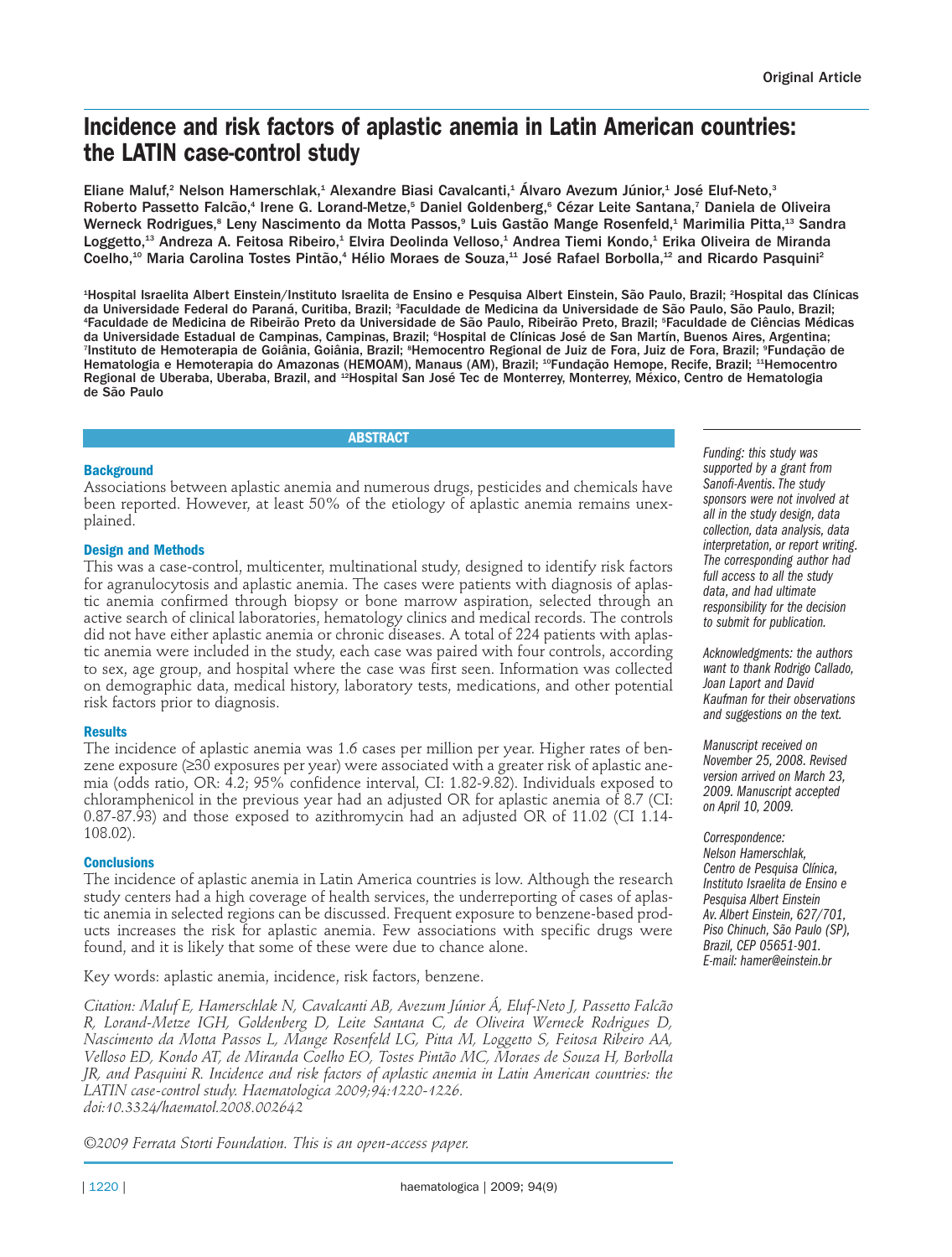## **Introduction**

Aplastic anemia (AA) is a hematologic condition characterized by bone marrow hypoplasia or aplasia resulting in pancytopenia. It is a severe disease and its etiology has been attributed to medications, $1,2$  chemicals, $1,3$ and environmental factors.<sup>4</sup> Although bone marrow transplants have increased the survival rate of patients with AA, most people do not have access to this therapy, and fatality rates of the disease remain high.<sup>5</sup>

Several studies published to date disagree as to the etiology of AA, which may be partially explained by their different methodologies.<sup>2</sup> Well-founded studies with good statistical power, assessing the association between AA and drugs and other risk factors are scarce.<sup>1</sup> A recent review of the epidemiology of aplastic anemia shows that most cases of aplastic anemia appear to be secondary to the immunological destruction of the hematopoietic cells. The risk of development of autoimmune diseases has been linked to host genetics, and a few risk factors have been identified that affect the immune response and the susceptibility of the hematopoietic target cell.<sup>6</sup>

Methodologically well-founded studies have found an incidence of AA ranging from 1.4 to 14 cases per million people, $7-9$  with higher rates in Asian countries than in Western ones.<sup>9,10</sup> A study conducted in Southern Brazil, from 1999 to 2000, reported an incidence of 2.4 cases per million per year.<sup>1</sup> This wide variation in incidence among regions is generally thought to be due to environmental, rather than genetic factors. $7,11-13$ 

Based on data from several publications indicating that environmental factors play a major role in the development of AA $^2$ , the fact that the risk factors have not yet been well-described for our context, and because treatment is not widely available in developing countries, this study has been carried out since  $2002$ ,<sup>14</sup> with the purpose of providing more information for prevention of the disease. The LATIN study is an international case-control study designed to identify risk factors for agranulocytosis and AA, including drugs, other diseases, and environmental factors, using a methodological approach similar to that used in previous studies.2,3 Its secondary objective was to estimate the incidence rates of both agranulocytosis and AA in some Latin American countries.<sup>14</sup> This report focuses on the risk factors and incidence rate of AA.

## **Design and Methods**

## *Design and settings*

The LATIN study<sup>14</sup> is an international, multi-center, case-control study. Due to the vast size of Brazil (covering an area of more than 8.5 million  $km^2$  and with a population in 2007 of nearly 190 million)<sup>15,16</sup> and its high regional population diversity, it is not possible to assess the incidence of AA at a national level. Therefore, this study included seven sites in representative areas of six Brazilian regions, plus two additional study sites, one in Argentina (Buenos Aires) and one in Mexico (Monterrey).

In the pilot phase of the LATIN study, an active search for AA cases was carried out in the Brazilian states of Paraná, Minas Gerais, Goiás, Pernambuco and Amazonas, and in the city of Ribeirão Preto (state of São Paulo) and adjacent cities. The geographical area covered was extremely large. Following the pilot phase (after April 2003), the area covered by each study center was then restricted, including only regions with better medical systems, to avoid underreporting of cases. Therefore, instead of covering whole states, a small region formed by the cities adjacent to each study center was defined as their catchment area. The only exception was the center of Curitiba, for which the catchment area continued to be the whole state of Paraná. This reduced the study area in Brazil from 2.25 million km2 to 295 thousand km2 . (Figure 1). Buenos Aires (Argentina) and Monterrey (Mexico) joined the study after the pilot phase.

For all the sites, an active search of AA patients was carried out on a weekly basis, among hematology clinics in predefined areas. Records of death due to hematologic diseases were also obtained from government agencies on an annual basis. An informed consent was obtained from all the patients and controls. The local and national research ethics committees approved this study.

## *Participants*

#### *Cases*

All the patients with acquired AA included in the study had been living in the area covered by the study site for more than three months, and had undergone peripheral blood testing and bone marrow study. All the patients were submitted to peripheral blood count, bone marrow aspiration, and/or bone marrow biopsy. All the patients under two years of age were submitted to a specific test to exclude Fanconi anemia. The eligible patients were those who met at least two of the three



Figure 1. Location of Brazilian study sites.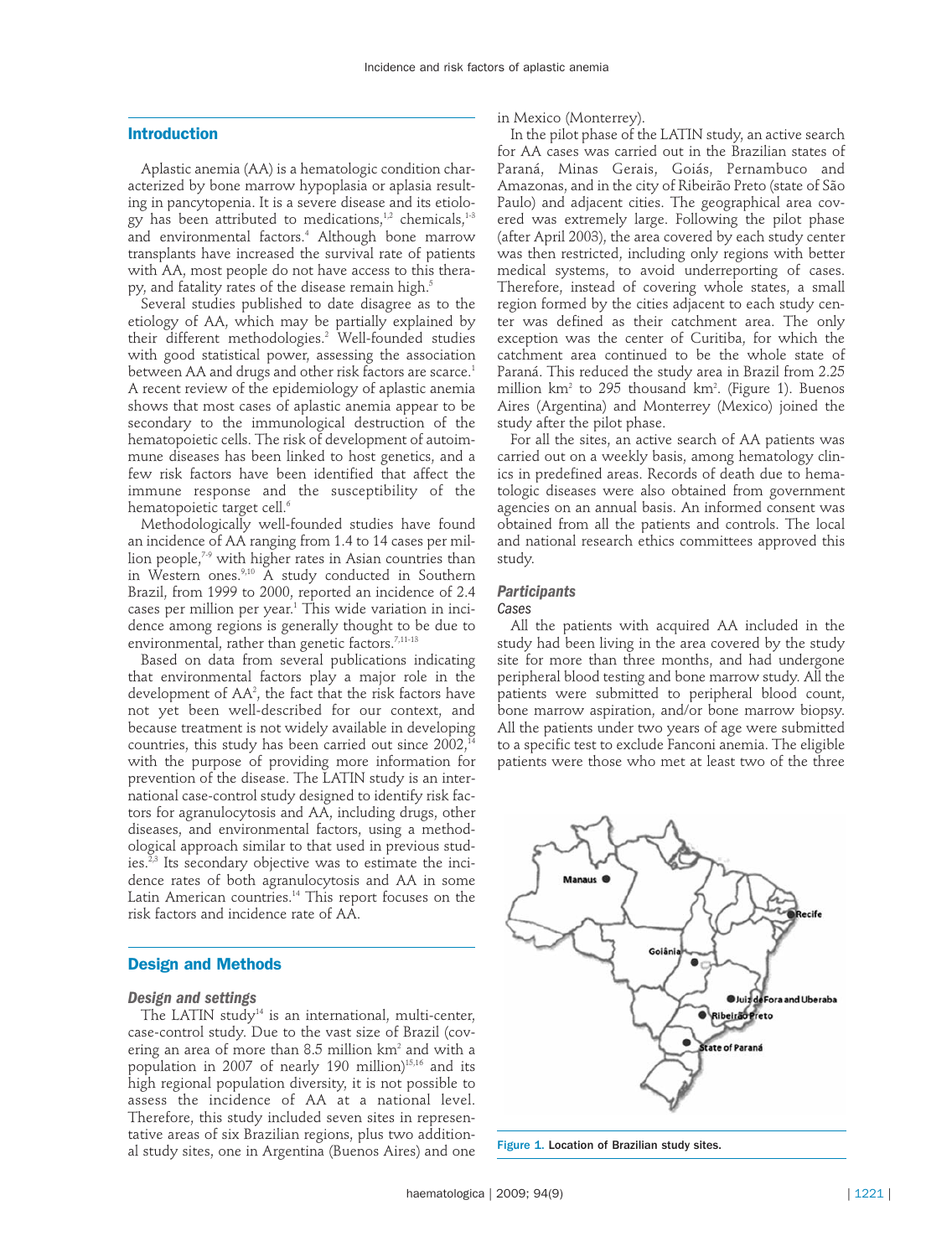peripheral blood count criteria below, together with a compatible bone marrow study:<sup>17</sup>

1. White cells  $< 3.5 \times 10^9/\text{L}$ ;

2. Platelets  $< 50 \times 10^9$ /L;

3. Hemoglobin < 10.0 g/dL or hematocrit < 30%.

The bone marrow biopsy and/or myelogram had to show hypocellularity, but no fibrosis or leukemic, lymphomatous or carcinomatous infiltration. Cases with hypocellular myelodysplasia were also ruled out.

Cases and controls were also excluded from the study if they had other severe hematologic diseases (neural tube defects, neoplasias, megaloblastic anemia) or systemic diseases usually associated with neutropenia or pancytopenia (such as lupus, HIV infection, and hypersplenism) or if they had previously undergone any organ transplantation, chemotherapy, radiotherapy or immunosuppressive therapy. Felty's syndrome, Kostmann's syndrome, Shwachman-Diamond syndrome, neutropenias of the autoimmune, isoimmune, chronic hypoplasic or cyclic types, reticular dysgenesis (dyskeratosis congenita) and dyskeratoses were also conditions for exclusion.

To exclude alternative diagnoses, the final acceptance of cases for inclusion in the study required a characteristic hypocellular bone marrow biopsy (marrow cellularity <30%) without gross marrow fibrosis and absence of infiltration by leukemic, lymphomatous, or cancer cells.

Patients who had received chemotherapy, immunotherapy, or radiotherapy were also excluded.

All cases of AA were evaluated by an Independent Event Validation Committee (IEVC), consisting of expert hematologists, who had access to the laboratory results, bone marrow tests (biopsy and myelogram) and medical history summaries, but they were not given access to exposure-related information. Only cases that had been IEVC validated were included in the study.

#### *Controls*

For each case of AA, four controls, individually matched by sex, age group and hospital where the case was first seen, were enrolled. The controls consisted of patients hospitalized for conditions not related to AA, the most common being respiratory infection (usually pneumonia) (23.2%), acute gastrointestinal infection (10.8%), genitourinary disease (7.7%), trauma (6.2%), and other acute infections (19%), such as conjunctivitis, cellulitis, abscess and dengue.

Cases or controls were excluded when the patient presented other hemopathies affecting the bone marrow, such as myelodysplasia, megaloblastic anemia; lymphoproliferative or myeloproliferative diseases; systemic diseases causing pancytopenia, such as systemic erythematous lupus; neoplasias with bone marrow invasion; HIV infection, or a past history of transplantation. Children aged under two years, those with congenital diseases, and those who developed AA during chemotherapy, radiotherapy or immunosuppressive therapy were also excluded. Patients who were unable to be interviewed, and who did not have a relative or guardian who could answer the questions on their behalf, were included in the incidence rate estimates, but not the case-control study. For patients under 12 years, the parents or guardians were interviewed.

The information needed to characterize the disease, aplastic anemia, or the control illness, was collected using standardized forms, which were the same for the cases and the controls. However, most of the information was collected directly from the patients' medical records, or from the patients' doctor.

#### *Exposures*

Information on the following exposures was collected, and their relationship with aplastic anemia assessed in statistical analyses: 1) previous diseases: rheumatoid arthritis and viral hepatitis A, B or C; 2) occupation: main occupation; 3) contact with animals: cattle, horses, pigs and birds; 4) exposure to chemical products: agricultural pesticides and herbicides; veterinary and household pesticides; petroleum derived solvents, such as benzene, leather glues, and others; 5) exposure to radiation: accidental, diagnostic, therapeutic, occupational exposure; 6) medicines: any medicine used in the last year, except for nutritional products. Specially trained study monitors (nurses or pharmacists) conducted interviews from January 2002 to December 2005 using a standardized structured data collection tool to collect information on exposure to the above. The data collection tools were the same for the cases and the controls. The 12 months preceding the index date were defined as the risk and/or exposure period. Since AA is an insidious condition, it is difficult to determine the exact date of onset, and drugs may have been used to treat the initial symptoms of AA, rather than having a cause-effect relationship. Therefore, it was decided to exclude exposures reported between one and 30 days prior to the index date. The reference date for the data collection period was defined as the day on which the patient was admitted to the first hospital or health service where care was provided in connection with the signs and/or symptoms of AA. The interviewer first asked the subjects about his/her use of medications and chemical products (pesticides and solvents). If the subject was unable to recall the use of these substances, a standardized photograph album of products that could potentially cause AA was shown as a memory prompt. The printed case report forms used in the interviews were transcribed to an internet-based central electronic database.

#### *Reducing bias*

During the study design phase, the researchers from all the LATIN centers produced a list of possible biases that could occur in each procedure, and the actions to prevent them were carried out.

In the selection of patients, differential diagnostic tools were implemented, to ascertain that the cases were true aplastic anemia patients, and that the controls were truly healthy individuals. A list of diagnoses unrelated to hematologic diseases was produced, and used as a criterion for the inclusion of controls. The diagnostic criteria were standardized, and hematologists confirmed the diagnoses: a committee of specialists (IEVC) gathered to review all the biopsy and bone marrow aspirates, before reaching an agreement.

To reduce the possibility of missing some cases, in addition to the active search in clinics and hospitals,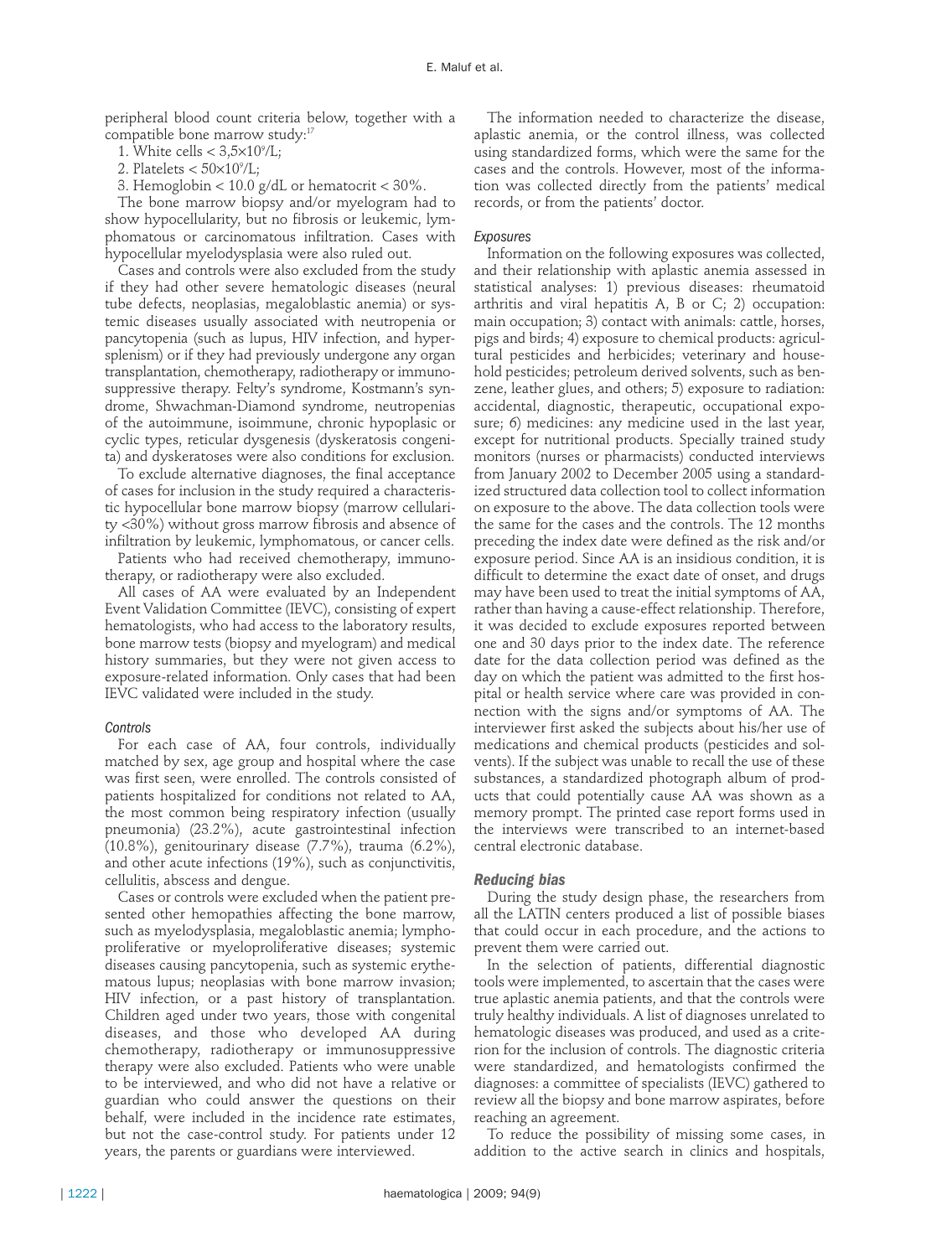death certificates were obtained from the local health and social agencies, and cases in which aplastic anemia was reported as the cause of death were investigated. After confirmation, these were included in the calculation of incidence. The research committee also assessed patients with suspected aplastic anemia who were involved in ongoing diagnostic investigation for hematologic diseases at health centers.

A Research Manual was produced to enable the data collected by the interviewers to be standardized. A photo album showing pictures of medications, drugs and pesticides was shown during the interview, to help the patients identify the products they had used.

#### *Statistical methods*

Incidence rates were calculated, based on the premise that all residents in the areas covered by the study were at risk. For each region, the number of inhabitants-year was calculated based on the total inhabitants, for each year the center in question took part in the study.

Quantitative variables were described as means, medians, standard deviations, and quartiles. Categorical variables were expressed as absolute and relative frequencies. Univariate and multivariate conditional logistic regressions were used to investigate the association between potential risk factors and disease occurrence. Potential risk factors with univariate *p* values lower than 0.20 were included in the multivariate conditional logistic regression model. The odds ratios (OR) and 95% confidence intervals (CI) were estimated. The formula used to calculate the population attributable risk percentage<sup>18</sup> was:

## *PAR% = [(OR-1)/OR] x 100 x exposure prevalence among cases*

Statistical analysis was performed using Logxact 7 (Cytel Inc., Cambridge, MA, USA) and SAS (SAS, Inc., Cary, North Carolina, USA).

Table 1. Aplastic anemia: incidence rate by age and sex, 2002-

#### **Results**

Two hundred and eighty-one cases of AA were initially included during the study period, comprising patients cared for in the study regions (Figure 2). Of these, 227 (81%) patients had their diagnosis confirmed by the IEVC. Three were excluded because although they had received care at the participating sites, they did not live within the geographical area defined for the study.

Of the 224 patients with AA included in the incidence estimate, the incidence was somewhat higher among males; 1.80 per million, compared to 1.48 per million among females. The age distribution showed three peaks of incidence: 10 to 29 years, and over 60 years, with rates of 2.5 and 1.9 per million, respectively (Table 1). The annual incidence rate of AA for all the regions studied was 1.64 per 1,000,000. The highest rate was seen in Recife (Table 2). A total of 173 cases and 692 controls were included in the study of risk factors for AA. In the individual assessment of drugs, a statistically significant high OR was found for the use of azithromycin and chloramphenicol (Table 3). No other association was significant.

With regard to solvents and pesticides, a statistically significant high OR was found for exposure to agricultural pesticides and high exposure to pyrethroids and benzene. High OR, with borderline statistical significance was found for exposure to organophosphorates and herbicides (Table 4). The final model (Table 5) evidenced a positive association with frequent benzene exposure ( $\geq$ 30 exposures per year) with OR of 3.9 (95% CI=1.7-9.3). In multivariate analysis, chloramphenicol use showed high, though not statistically significant risk



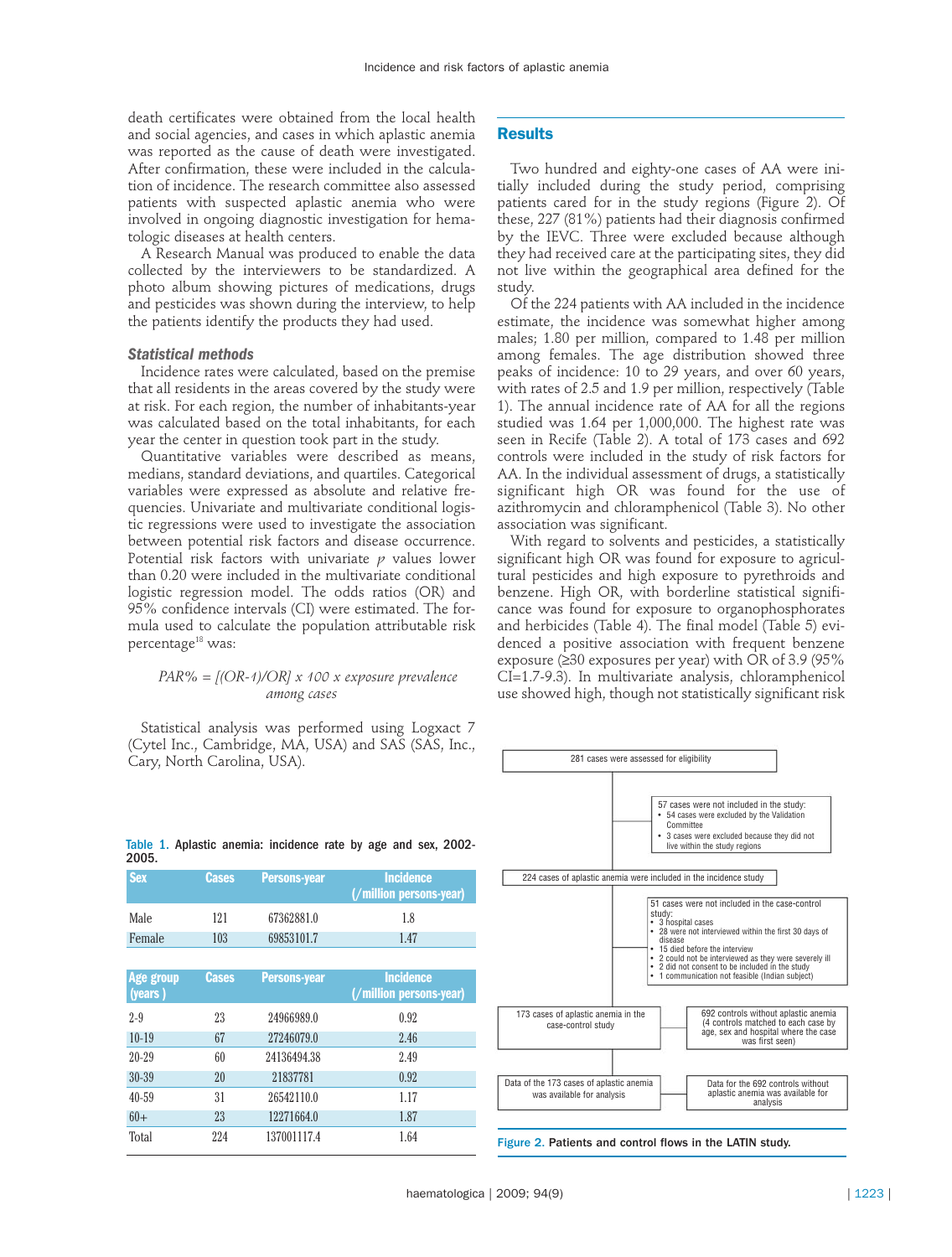(OR=8.7, 95% CI=0.9-87.9), and azithromycin use showed a statistically significant high OR (OR=11.0, 95% CI=1.1-106.3).

The attributable risk<sup>19</sup> of frequent benzene exposure (≥30 exposures per year) was 5.4%, while that of azithromycin exposure was 1.4%.

# **Discussion**

The incidence of AA was 1.6 cases per 1,000,000 a year. The rates were found to be slightly different between the study sites, but none of them reported more than 2.5 cases per 1,000,000 a year. This rate is similar to that found in Brazil by Maluf *et al.* in 2002.<sup>1</sup> It is low compared to that found in Thailand,<sup>20,21</sup> where AA has been monitored for about ten years. Other countries

Table 2. Aplastic anemia: incidence rate by study site, 2002-2005.

| <b>Region</b>       | <b>Cases</b> | <b>Persons-year</b> | <b>Incidence rate</b><br><b>Cases per million</b><br>individuals-year) |
|---------------------|--------------|---------------------|------------------------------------------------------------------------|
| Paraná              | 73           | 37,450,901          | 1.95                                                                   |
| Ribeirão Preto      | 12           | 8,888,574           | 1.35                                                                   |
| Minas Gerais        | 48           | 41,512,773          | 1.16                                                                   |
| Goiânia             | 26           | 16,859,834          | 1.54                                                                   |
| Recife              | 45           | 17,519,071          | 2.57                                                                   |
| <b>Manaus</b>       | 13           | 6,619,363           | 1,96                                                                   |
| <b>Buenos Aires</b> | 4            | 3,350,600           | 1,19                                                                   |
| Monterrey           | 3            | 4,800,000           | 0.63                                                                   |
| Total               | 224          | 137,001,116         | 1.64                                                                   |

|  |  |                                          | Table 3. Exposure to individual medicines among aplastic anemia |  |  |
|--|--|------------------------------------------|-----------------------------------------------------------------|--|--|
|  |  | cases and controls: univariate analysis. |                                                                 |  |  |

| <b>Medicine</b>     | <b>Cases</b><br>$(n=173)$<br>$n$ (%) | <b>Controls</b><br>$(n=692)$<br>$n$ (%) | <b>Odds ratio</b><br>(95% Cl) | $\boldsymbol{p}$<br>value |
|---------------------|--------------------------------------|-----------------------------------------|-------------------------------|---------------------------|
| Azithromycin        | 3(1.7)                               | 1(0.1)                                  | $12.0(1.2-115.4)$             | 0.03                      |
| Captopril           | 3(1.7)                               | 29(4.2)                                 | $0.3(0.1-1.2)$                | 0.10                      |
| Cefalexin           | 4(2.3)                               | 6(0.9)                                  | $2.7(0.8-9.5)$                | 0.13                      |
| Cetoprofen          | 2(1.2)                               | 2(0.3)                                  | $4.0(0.6-28.4)$               | 0.17                      |
| Ciproteron          | 3(1.7)                               | 3(0.4)                                  | $4.0(0.8-19.8)$               | 0.09                      |
| Chloramphenicol     | 3(1.7)                               | 1(1.1)                                  | $12.0(1.3-115.4)$             | 0.03                      |
| Chlorpheniramine    | 7(4.1)                               | 48(6.9)                                 | $0.6(0.2-1.3)$                | 0.15                      |
| Dexchlorpheniramine | 2(1.2)                               | 19(2.8)                                 | $0.3(0.06-1.6)$               | 0.18                      |
| Dihydroergotamine   | 3(1.7)                               | 2(0.3)                                  | $6.0(1.0-35.9)$               | 0.05                      |
| Dypirone            | 95(54.9)                             | 413 (59.7)                              | $0.8(0.54-1.14)$              | 0.21                      |
| Scopolamine         | 3(1.7)                               | 30(4.3)                                 | $0.4(0.11-1.25)$              | 0.11                      |
| Metoclopramide      | 5(2.9)                               | 8(1.2)                                  | $2.6(0.8-8.4)$                | 0.10                      |
| Orphenadrine        | 26(15.0)                             | 117(16.9)                               | $0.5(0.26-1.04)$              | 0.07                      |
| Penicillin          | 5(2.9)                               | 9(1.3)                                  | $2.2(0.7-6.6)$                | 0.15                      |
|                     |                                      |                                         |                               |                           |

*The exposure period considered was the period between 31 and 365 days. CI: confidence interval.*

studying the incidence of AA found higher rates than those seen in the LATIN study.<sup>22</sup> Data from Mexico show an incidence of 1.7 cases per 1,000,000, while in Japan and Korea, a rate of 11.0.9 was found. Our data are similar to those found in European countries and Israel, as reported in the International Agranulocytosis and Aplastic Anemia Study (IAAAS).<sup>23</sup> However, the marked variations in the frequency of aplastic anemia among European cities, or among regions of Thailand and China, reported in more recent papers, remain largely unexplained.<sup>6</sup>

The incidence of AA in this study may have been affected by underreporting. In some regions the participants in the study had difficulty accessing the health services, and some cases may have remained undiagnosed. Also, it has been proposed that people living in certain regions with a higher incidence have a genetic

|  | Table 4. Exposure to pesticides and solvents among aplastic anemia |  |  |  |
|--|--------------------------------------------------------------------|--|--|--|
|  | cases and controls: univariate analysis.                           |  |  |  |

| <b>Product</b>                                             | Cases<br>(n=173)<br>$n$ (%) | <b>Controls</b><br>$(n=692)$<br>$n$ (%) | <b>Odds ratio</b><br>$(95% \text{ CI})$ | $\boldsymbol{p}$<br>value |
|------------------------------------------------------------|-----------------------------|-----------------------------------------|-----------------------------------------|---------------------------|
|                                                            | By setting of use           |                                         |                                         |                           |
| Agricultural pesticide                                     | 12(6.9)                     | 23(3.3)                                 | $2.2(1.1-4.7)$                          | 0.03                      |
| Home use pesticide                                         | 70(40.5)                    | 240 (34.7)                              | $1.3(0.9-1.9)$                          | 0.14                      |
| Organophosphorates (frequency of exposure)                 | By chemical group           |                                         |                                         |                           |
| $\leq$ 6 exposures/year                                    | 6(3.5)                      | 20(2.9)                                 | $1.2(0.5-3.0)$                          | 0.71                      |
| 7-29 exposures/year                                        |                             | $2(1.2)$ 11 (1.6)                       | $0.8(0.2-3.5)$                          | 0.72                      |
| $\geq$ 30 exposures/year                                   |                             | 5(2.9) 7(1.0)                           | $3.0(0.9-10.1)$                         | 0.07                      |
| Pyrethroids (frequency of exposure)                        |                             |                                         |                                         |                           |
| $\leq$ 6 exposures/year                                    | 30(17.3)                    | 103(14.9)                               | $1.2(0.8-2.0)$                          | 0.38                      |
| 7-29 exposures/year                                        | 11(6.4)                     | 73(10.6)                                | $0.6(0.3-1.2)$                          | 0.17                      |
| ≥30 exposures/year                                         | 23(13.3)                    | 57(8.2)                                 | $1.8(1.0-3.1)$                          | 0.04                      |
| Benzene and benzene-based products (frequency of exposure) |                             |                                         |                                         |                           |
| $\leq$ 6 exposures/year                                    |                             | 13(7.5)87(12.6)                         | $0.6(0.3-1.1)$                          | 0.08                      |
| 7-29 exposures/year                                        |                             | $3(1.7)$ $22(3.2)$                      | $0.5(0.2-1.8)$                          | 0.29                      |
| ≥30 exposures/year                                         |                             | 12(6.9)11(1.6)                          | $4.2(1.8-9.8)$                          | 0.0009                    |
| Herbicides                                                 | 8(4.6)                      | 15(2.2)                                 | $2.4(0.9-6.0)$                          | 0.07                      |

*The exposure period considered was the period between 31 and 365 days. CI: confidence interval.*

|  |  |  |  |  |  |  | Table 5. Risk factors for aplastic anemia: multivariate analysis. |  |
|--|--|--|--|--|--|--|-------------------------------------------------------------------|--|
|--|--|--|--|--|--|--|-------------------------------------------------------------------|--|

| <b>Risk factors</b>         | <b>Odds</b> ratio | 95% CI        | <i><b>p</b></i> value |
|-----------------------------|-------------------|---------------|-----------------------|
| Chloramphenicol             | 8.7               | $0.9 - 87.9$  | 0.07                  |
| Benzene and benzene-based   |                   |               |                       |
| products (rate of exposure) |                   |               |                       |
| $\leq$ 6 exposures/year     | 0.6               | $0.3 - 1.1$   | 0.10                  |
| 7-29 exposures/year         | 0.6               | $0.2 - 1.9$   | 0.35                  |
| $\geq$ 30 exposures/year    | 3.9               | $1.7 - 9.3$   | 0.002                 |
| Azithromycin                | 11.0              | $1.1 - 106.3$ | 0.04                  |

*CI: confidence interval.Every odds ratio adjusted by the other variables in the table.*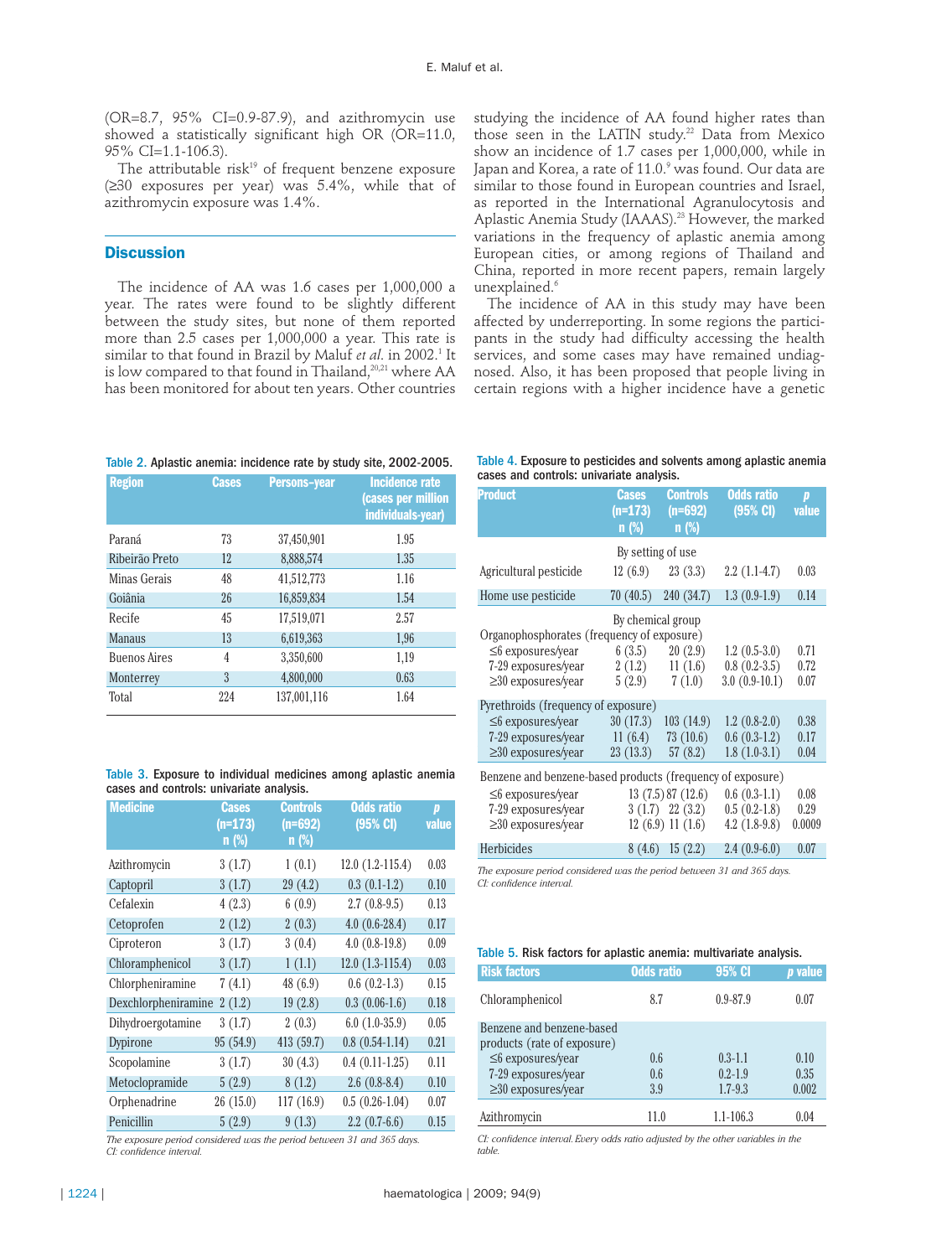predisposition<sup>9</sup> to AA. Our team is carrying out further studies to explore these hypotheses. Case distribution by gender was similar, corroborating with most studies on the epidemiological profile of AA. In agreement with the findings in Thailand, $20$  we also found that the incidence of the disease follows a bimodal distribution: young adults and older people.

In the present study, a few factors were associated with increased risk of AA, notably frequent exposure to benzene, as shown in previous studies. However, the estimated attributable risk for benzene exposure showed that if this substance were removed from the environment, cases of AA would drop by around 5.4%. Benzene is a reagent used in the production of drugs, paints, leather glues, rubbers, leather products, linoleum, waterproof products, enamels and varnishes, and as a solvent of wax, grease, resins, oils and tar. It was widely used in the dry cleaning, printing and engraving industries. Due to its health risks, the use of benzene has now been restricted, and it has been replaced by other solvents containing little or no benzene.<sup>24</sup>

The hematotoxic properties of benzene have been known for more than a century, $25-29$  and this chemical has been the most convincingly associated with the development of AA.4,30,31 A high number of individuals who have been exposed to benzene over periods of months or years have developed aplasia, with bone marrow cells becoming replaced with fat. There seems to be a dose-dependent relationship<sup>25,32</sup> and latency time between exposure and hematologic manifestations ranging, on average, from four months to four years.<sup>33,34</sup>

In the multivariate analysis, the association with exposure to any type of pesticides and AA found in the univariate analysis eventually disappeared. The variety of chemical structures involved is etiologically puzzling. A mechanism of direct toxicity and exposure to agricultural pesticides may be a surrogate for further exposures, such as to an infectious agent transmitted by insects or animals, or through water or soil.

Exposure to drugs which are known to be causative agents of AA (with the exception of chemotherapy and immunosuppressive agents) seems to play a minor role in the etiology of AA in our context. No association was found even with dypirone, a very commonly used drug in Brazil and Latin America. Azithromycin was the only drug to show a statistically significant positive association with AA (OR 11.0; 95% CI 1.1-106.3). Chloramphenicol, on the other hand, showed an OR of 8.7 (95% CI 0.9-87.9), which was high but not statistically significant. However, inaccurate risk estimates for azithromycin and chloramphenicol, evidenced by very wide 95% confidence intervals, and low use of chloramphenicol and azithromycin in the sample studied compared with the other drugs, calls for careful interpretation of the study results.

Chloramphenicol has often been described as a causative agent of AA.35-40 Between 1950 and 1965, chloramphenicol was believed to have caused 44% of all drug-induced cases of AA, and 22% of all cases of AA. The time span between exposure and symptom onset was relatively short; around two months.<sup>24</sup> Nevertheless, the relationship between chloramphenicol dose and AA is not yet fully understood, and there is no consensus on this relationship.4,7,38,41,42 A reduced number of cases of AA would be expected after a decline in chloramphenicol use, but this has yet to be proven. In our study, the positive association found between chloramphenicol use and development of AA was not statistically significant, possibly due to the low exposure to this drug in our sample. In some studies, like IAAAS<sup>2</sup> and LATIN, the prevalence of chloramphenicol use had fallen so low, due to fears of AA, that it was no longer possible to document an association. Several authors believe it is difficult to find a significant association between chloramphenicol use and AA because study subjects are usually exposed to multiple drugs and multiple factors $1,35$  and are often unable to accurately remember all drugs to which they have been exposed.4,7,42

To minimize this difficulty, the LATIN study subjects were shown a photo album of products as a mnemonic aid. Despite this, finding a significant association was nevertheless impaired by the difficulty in determining the time span between exposure to the substance and onset of the disease (which has not yet been clearly defined) and by the very nature of AA, a complex disease with multiple causes and predisposing factors which is difficult to manage.

# **Conclusions**

The incidence of AA in Latin America countries is low, i.e., 1.6 cases per 1,000,000 individuals per year, which corroborates with that found in European countries. Frequent exposure to benzene-based products increases the risk of AA. A weak relationship was seen between drug use and AA, and those associations found for some drugs are highly likely to be random. However, even if true associations did exist, these would explain only a small proportion of cases of AA.

## **Authorship and Disclosures**

EM, NH and ABC: study design, acquisition of data, and writing and final approval of the version to be published; ÁAJ, JE-N: study design, critical review of the article and final approval of the version to be published; RPF, IGHL-M, DG, CLS, DdOWR, LNdMP, LGMR, MP, SL, AAFR, EDV, ATK, EOdMC, MCTP, HMdS, JRB: design of the criteria for selection of patients, acquisition of data, critical analysis and interpretation of data, case ascertainment, review and approval of the final version of the manuscript. RP: study design, draft of the manuscript and final approval of the version to be published.

The authors reported no potential conflicts of interest.